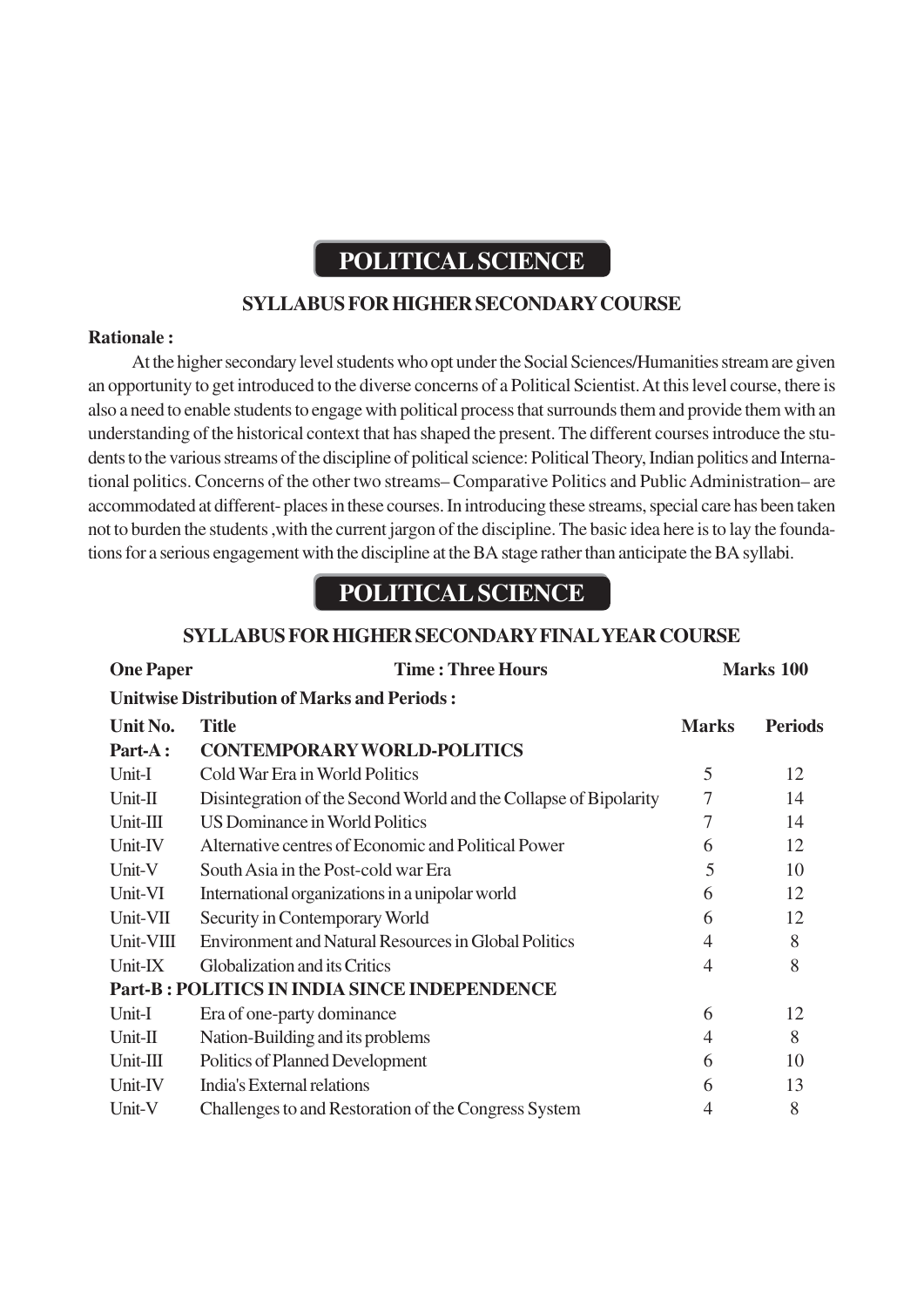|           | Total                                    | 100      | 204 |
|-----------|------------------------------------------|----------|-----|
| Unit- $X$ | Recent issues and challenges             | 4        |     |
| Unit-IX   | Democratic upsurge and coalition parties | 4        |     |
| Unit-VIII | Rise of New Social Movements             | 4        |     |
| Unit-VII  | Regional aspirations and conflicts       | $\sigma$ | 13  |
| Unit-VI   | Crisis of the Constitutional order       | 6        |     |
|           | Syllabi for H.S. Final Year              |          |     |

### **Part-A : CONTEMPORARY WORLD-POLITICS**

#### **Course Rationale :**

The political map of the world has undergone a dramatic change after the end of the cold war. The present course is an introduction to this new world of politics that we live in. It aims at encouraging and equipping the student to think about India's place in this new world. It seeks to impart relevant information and develop a perspective so as to initiate the student in the discipline of international relations and to a limited extent, comparative politics. The course moves away from the conventional focus of introductory courses on world politics in many ways. Its focus is clearly on the post-1990 world, with a brief introduction to cold war and bipolar world to serve as a background. The emphasis here is not only on relations among nations; the course also seeks to introduce the students to post-democratisation political systems across the world and to processes of globalization in internal and external relations of the nations. While paying attention to the role of big powers, it gives careful attention to alternative centres of power and the global South. It seeks to shift the focus away from a formal description of the UN and its organs, to new institutions of global governance. Given its emphasis on locating India in contemporary world politics, the course does not limit the discussion on India to a chapter on India's foreign policy. Instead, it seeks to situate India in the context of each of the themes and regions discussed in the course, while paying special attention to India's relations with its neighbours. An extensive use of maps is strongly recommended for this course.

# **Learning Objectives :**

- $\hat{\mathbf{\cdot}}$  Enable the students to expand their horizon beyond India and make sense of the political map of contemporary world.
- \* Familiarise the students with some of the key political events and processes in the post cold war era.
- $\triangle$  Equip student to be conscious of the way in which global events and processes shape our everyday lives.
- Strengthen their capacity for political analysis by thinking of contemporary development in historical perspective.

# **Unitwise Distribution of Course contents :**

# **Unit-I : Cold War Era in World Politics:**

Emergence of two power blocs after the second world war. Arenas of the cold war. Challenges to Bipolarity : Non Aligned Movement, quest for new international economic order. India and the cold war.

# **Unit-II : Disintegration of the 'Second World' and the Collapse of Bipolarity :**

Russia, Balkan states and Central Asian states, Introduction of democratic politics and capitalism in post-communist regimes. India's relations with Russia and other post-communist countries.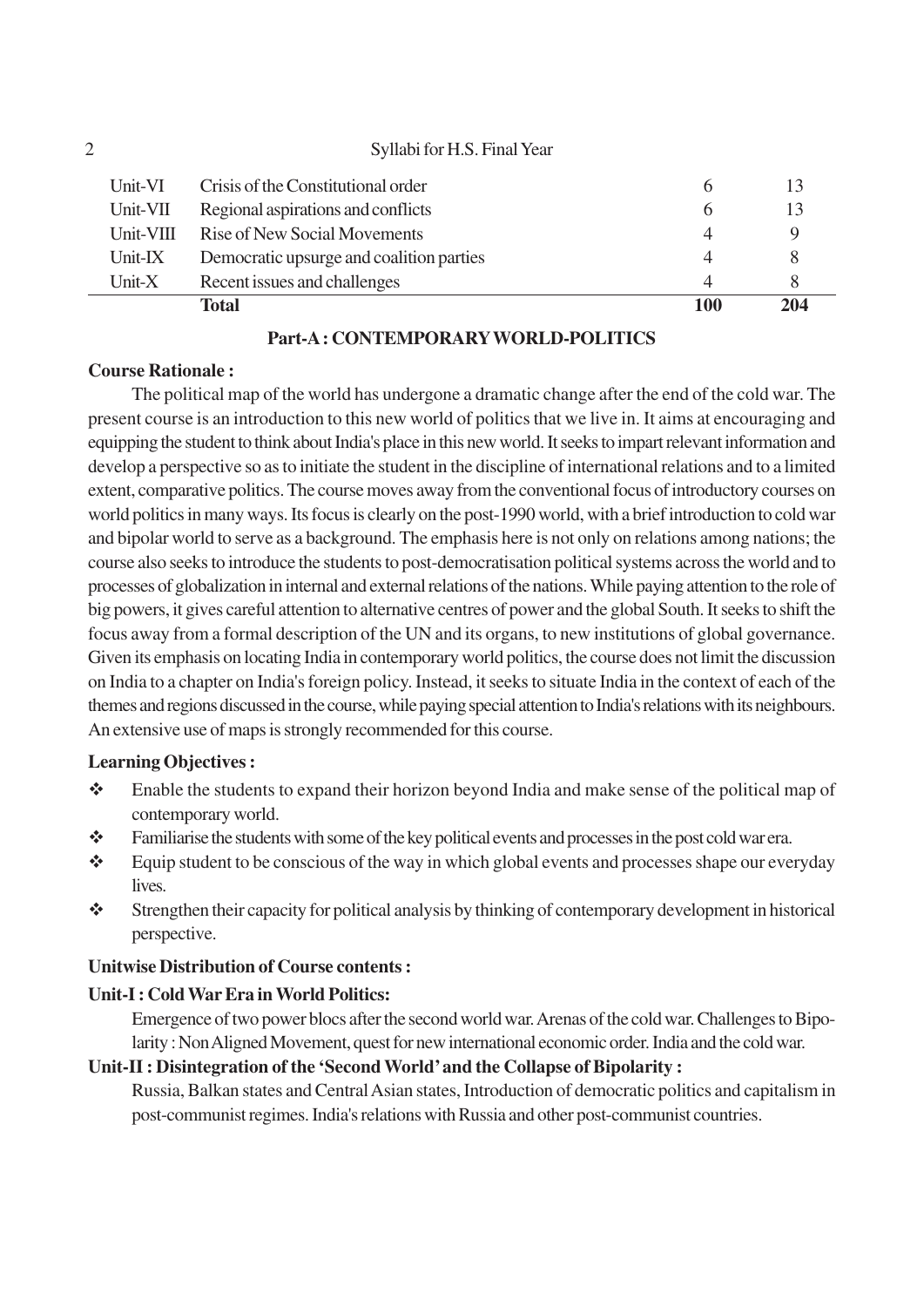#### **Unit-III : US Dominance in World Politics :**

Growth of unilateralism : Afghanistan, first Gulf War, response to 9/11 and attack on Iraq. Dominance and challenge to the US in economy and ideology, India's renegotiation of its relationship with the USA.

## **Unit-IV : Alternative Centres of Economic and Political Power :**

Rise of China as an economic power in post-Mao era, creation and expansion of European Union, ASEAN. India's changing relations with China.

### **Unit-V : South Asia in the Post-Cold War Era :**

Democratisation and its reversals in Pakistan and Nepal. Ethnic conflict in Sri Lanka. Impact of economic globalization on the region. Conflicts and efforts for peace in South Asia. India's relations with its neighbours.

# **Unit-VI : International Organisations in a Unipolar World :**

Restructuring and the future of the UN. India's position in the restructured UN. Rise of new international across : new international economic organisations, NGOs. How democratic and accountable are the new institutions of global governance?

# **Unit-VII : Security in Contemporary World :**

Traditional concerns of security and politics of disarmament. Non-traditional or human security : global poverty, health and education. Issues of human rights and migration.

### **Unit-VIII : Environment and Natural Resources in Global Politics :**

Environment movement and evolution of global environmental norms. Conflicts over traditional and common property resources. Rights of indigenous people. India's stand in global environmental debates.

#### **Unit-IX : Globalization and Its Critics :**

Economic, cultural and political manifestations. Debates on the nature of consequences of globalization. Anti-globalization movements. India as an arena of globalization and struggles against it.

# **Part-B : POLITICS IN INDIA SINCE INDEPENDENCE**

#### **Course Rationale :**

It is a common experience that the younger generation of citizens does not know very much about the first and formative fifty years in the history of independent India. They often know more about India of 1920s or 1940s than they do about any decade in post-independence period including even the 1990s. This course seeks to fill this lacuna with a view to providing the students with information and perspective that would help them in their further study of Political Science and their role as a citizen. That is why there is a focus on political history; other dimensions are brought in only to the extent they impinge on political history. In doing so, the course seeks to incorporate the lessons learnt from the discipline of history: that history must not become a mere chronicle of dates and events, that it should be integrated into an analytical narrative, that the history of politics must not become a narrow history of national political events and personalities and that history writing must not take place from a narrow partisan angle. The syllabus has to be illustrative rather than comprehensive: the idea is to identify some major developments in any period and then illustrate it with some events and personalities at the national level as well as in a select state or region. It is suggested that some of the recent political developments should be handled in general terms avoiding reference to persons active in today's politics.